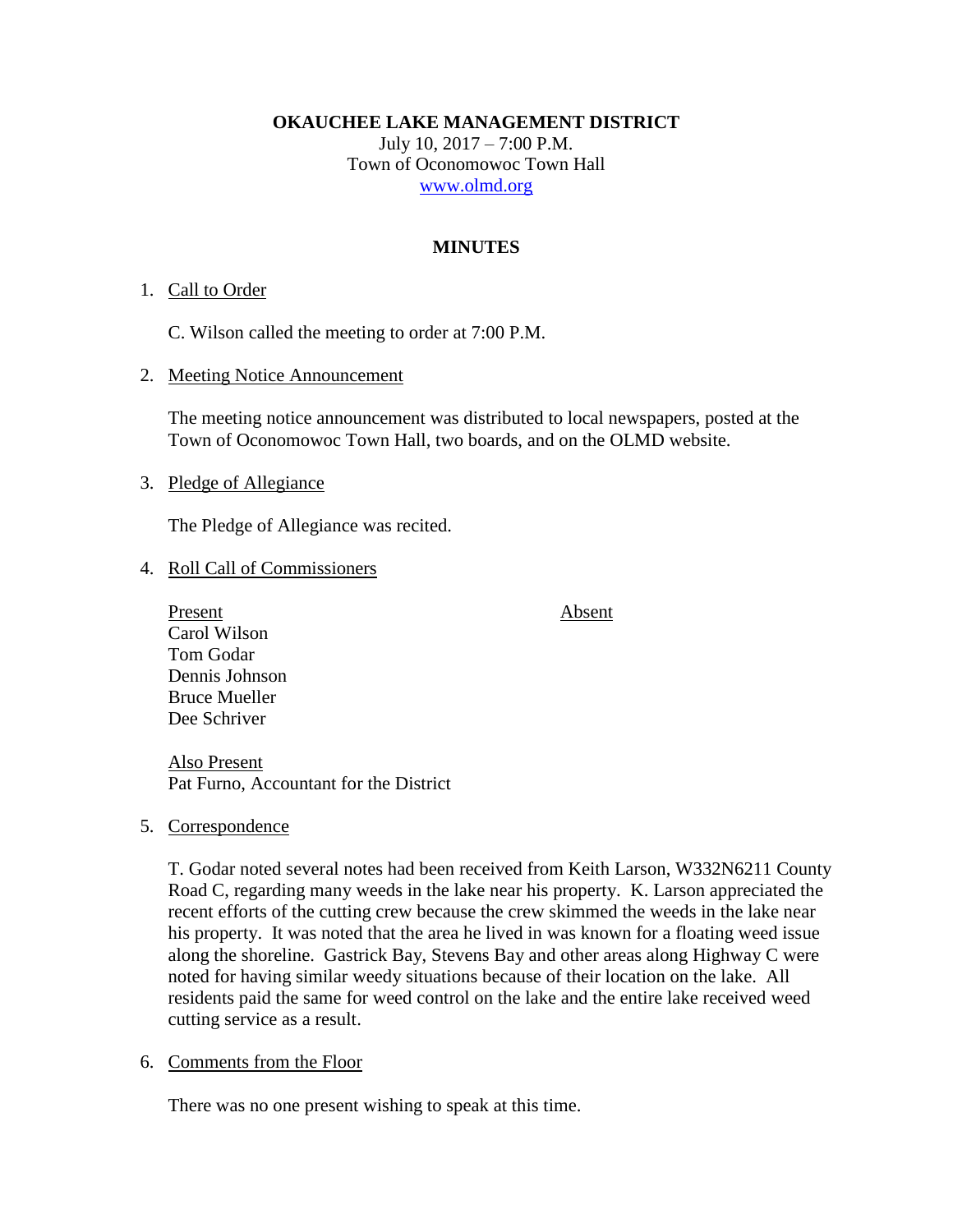#### 7. Comments from Committee Members

T. Godar shared an experience about a local law enforcement issue with the Board. Additional information would be provided to the Board if needed.

#### 8. Discuss & Act on Report of the Treasurer

D. Schriver reported the following:

| <b>Total Revenues:</b> | \$325,436.54 |
|------------------------|--------------|
| Total Expenditures:    | \$133,181.65 |
| Total:                 | \$192,254.89 |

**B. Mueller moved to accept the Report of the Treasurer as presented. D. Johnson seconded the motion. There was no further discussion. All were in favor. Motion carried unanimously.**

#### 9. Approve Checks & Vouchers

**D. Johnson moved to approve the bills paid from June12, 2017 through July 10, 2017. B. Mueller seconded the motion.** D. Schriver explained expenses for tires and modification/maintenance costs associated with the new dump truck were all within the budget. The Aqua Thruster aerator for the pond near Tierney Bay cost \$2185.90 and was also within the allocation limit for this purchase. **There was no further discussion. All were in favor. Motion carried unanimously.**

### 10. Approve Previous Meeting Minutes

## **B. Mueller moved to approve the June 12, 2017 meeting minutes as presented. D. Schriver seconded the motion. There was no further discussion. All were in favor. Motion carried.**

### 11. Aquatic Plant Management Report

D. Johnson noted the weed cutting crew had done a good job of working the "hot spots" in the lake earlier in the season. The crew was working its way around the shoreline to continue cutting the lake. The new dump site was being used. Two truckloads of weeds per day were being removed from the lake. All equipment was running currently. Inland Harvester had recommended service be outsourced for diesel engine maintenance that would soon take place. There were issues with the fuel injection system. Small repairs to the barges and cutters could be handled easily; however, the engines required additional skill. Funding would be needed in the 2018 budget for an annual Spring Inspection Report as part of ongoing regular maintenance of the engines. He also noted the high water made it difficult for the cutters to go under the bridge so some areas were not able to be cut until the high water receded enough that it could navigate under the bridge. It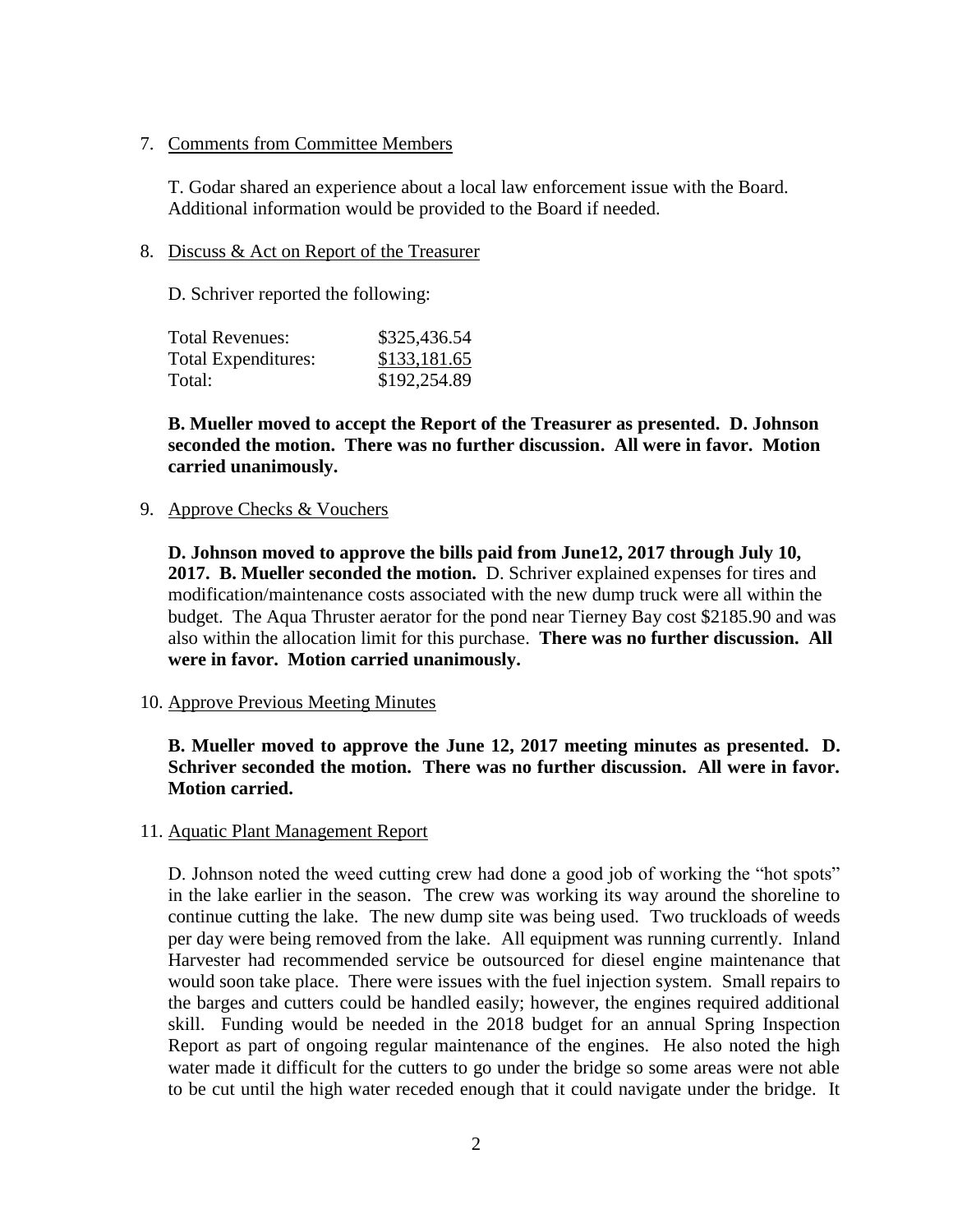was noted that the OLMD did not have the authority to establish "Slow-No Wake" designations for the lake during times of high water. D. Johnson also reported a Goose Round-Up took place since the last meeting with 54 geese captured this year.

#### 12. Discuss & Act on Contract for Aerator in Pond Behind Tierney Bay

T. Godar explained the OLMD had a signed agreement with Doug Grant regarding purchase of Aqua Thruster aerator equipment for D. Grant to place and remove each year in order to move the water in the pond behind Tierney Bay.

C. Wilson returned to Item 6 at this time.

#### **Keith and Janie Larsen, W332N6211 County Road C and Mary Jo Levine,**

**W332N6219 County Road C,** were present. K. Larsen thanked all present for their efforts on the OLMD Board of Commissioners. The Larsens had been Okauchee Lake residents for the past three years and the Levines had been permanent residents for the past four years. K. Larsen questioned the weed growth pattern for this year. D. Johnson explained the weed growth was often dependent on the ice patterns during winter time. This year there were more weeds earlier than last year. Each year it seemed that the lake evolved and changed. The area near the Larsen property was a nutrient rich area because of the river and often experienced extensive weed growth throughout the years. Historic information was shared regarding the change to the weed cutting schedule to include "hot spot" areas in the last eight years in order to better address the weed growth in certain bays of the lake. Larsen appreciated the work of the cutting crew, noting they had done a nice job of cutting and seemed kind. D. Johnson noted that approximately 40-60% of the overall barge loads were from Gastrick Bay and Stevens Bay. The cutting crew supervisor made an additional effort to get into the area along Highway C. A big effort was put forth in that area in June of this year. Records were kept regarding cutting locations, harvest schedules as well as information about what was removed. K. Larsen questioned the chemical weed treatment process. D. Johnson explained only some areas of the lake were approved for chemical weed treatment if they had Eurasian watermilfoil.

#### 13. Discuss & Act on Annual Meeting Agenda

Discussion took place regarding topics to be included on the Annual Meeting agenda. An item was suggested regarding muskrat control.

#### 14. Discuss & Act on Employee Handbook Policies

The Employee Hand book policies had been reviewed; however, the format of the document required updating. This item would be placed on a future meeting agenda.